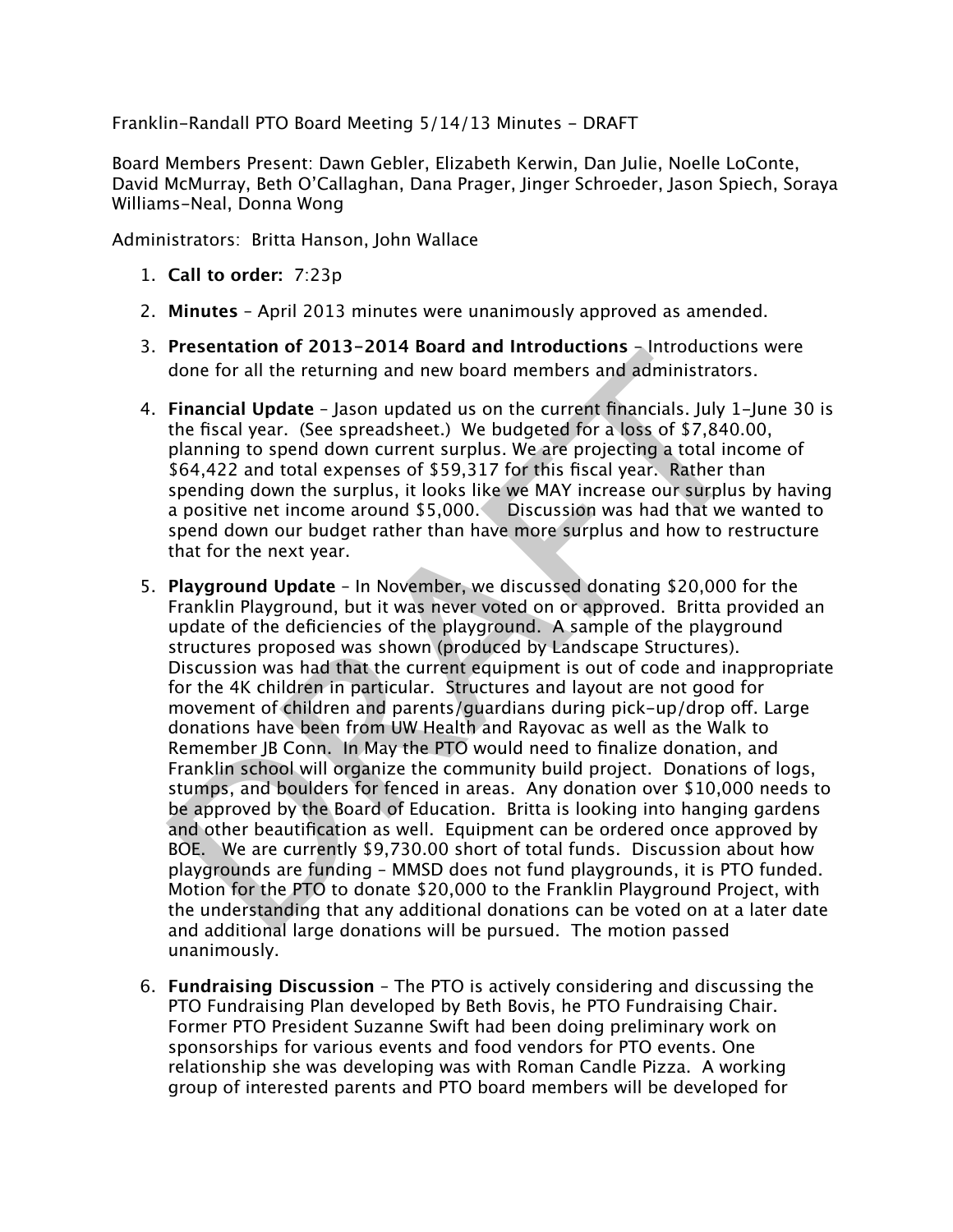further discussions about sponsors for PTO events and activities in the coming year.

## 7. "**60 Second" Updates** –

- a. Budget Meeting We need to set the budget for the 2013-14 school year, including at the minimum of principals, officers. Expected to be held in early June.
- b. Open Position Updates We have co-chairs for carnival, dance and fall campaign. Key openings include: teacher appreciation efforts (Dawn) suggested her availability for this position), listsery moderator, raffle chair and legal review (Dan O'Callaghan may be available on an interim basis).
- chara and legal review (Dan O'Callaghan may be available on an<br>basis).<br>C. Teacher Involvement Discussion with the chairs about how to<br>teacher involvement. Discussion about PTO members attending<br>all staff meeting. Beth Lo c. Teacher Involvement – Discussion with the chairs about how to increase teacher involvement. Discussion about PTO members attending teacher all staf meeting. Beth Loheide agreed to be the teacher liaison to the PTO from Franklin. Teacher liaison from Randall still needed. There was a discussion about having a diferent teacher representative attend each month's meeting.
	- d. PEG issue/update There is emerging concern from the Latino PEG group about the loss of the bilingual resource teacher (who also coordinates the Latino PEG group) for Randall. Families are aware of a possible staffing change due to shifting enrollment patterns in the attendance area. John and Britta are actively working with district personnel in this matter.
	- e. Babysitter Noelle raised the possibility of expanding the number of babysitters in the Fall for next year's PTO meetings to two. This will need further discussion at the upcoming budgeting meeting to possibly make this a budget line item.

Meeting Adjourned 8:45pm

Respectfully Submitted, Noelle LoConte, PTO Secretary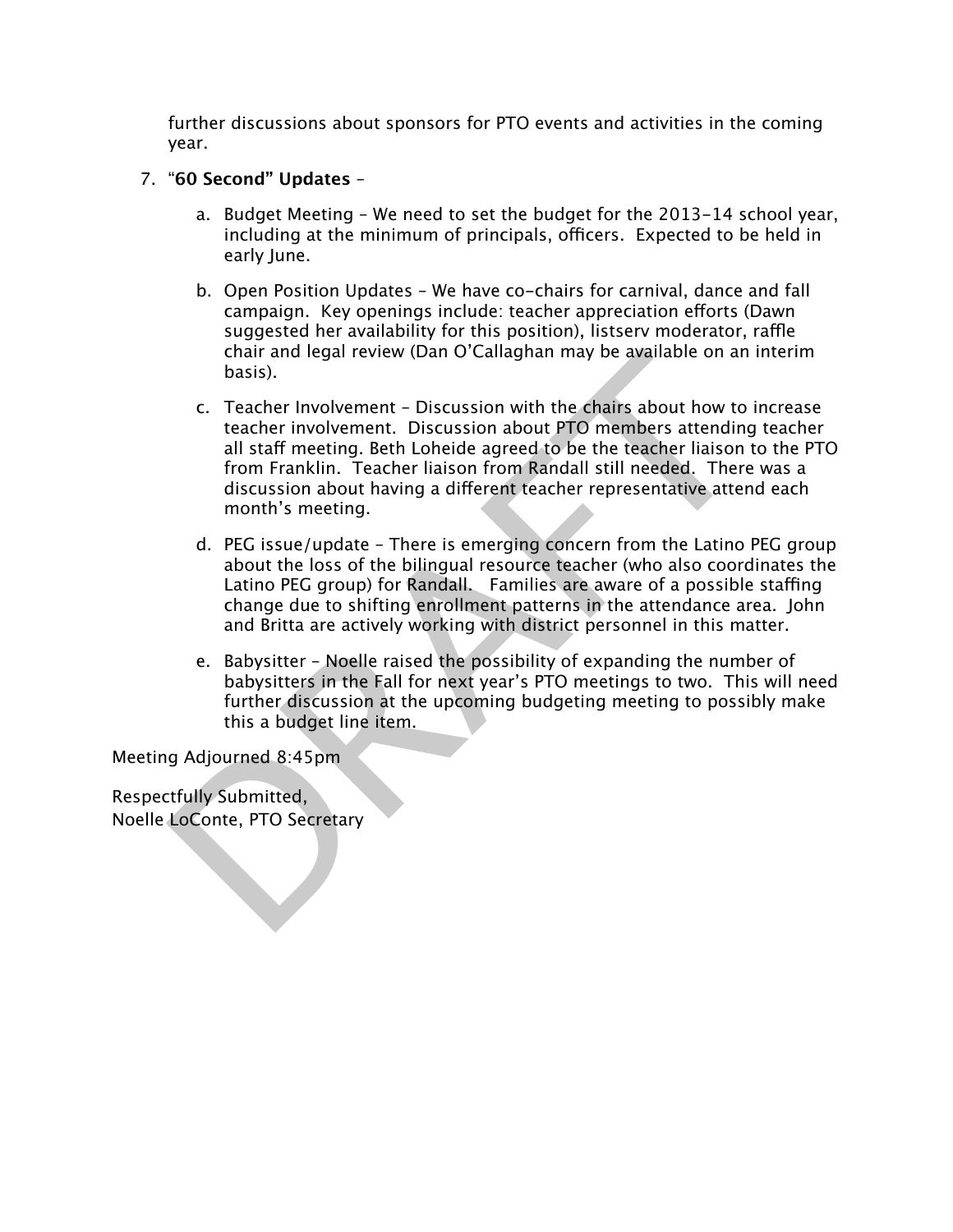| <b>INCOME</b>                                              | Budget               | Actual                 | Difference Notes |                                                                                                                                                                                                               | Projected   | Projected    |
|------------------------------------------------------------|----------------------|------------------------|------------------|---------------------------------------------------------------------------------------------------------------------------------------------------------------------------------------------------------------|-------------|--------------|
|                                                            |                      |                        |                  |                                                                                                                                                                                                               |             | vs. Budget   |
| Box Tops/Caps for Cash                                     | \$1,200.00 \$489.00  |                        | \$(711.00)       | Box Tops/Milk Caps - Kristen Jackson -<br>Milk Cap Income down                                                                                                                                                | \$489.00    | \$711.00     |
| Carnival                                                   |                      | \$4,200.00 \$4,326.04  | \$126.04         | Carnival held in March, income from<br>game and food tickets. Carnival raffle<br>income accounted for separately.                                                                                             | \$4,326.04  | \$(126.04)   |
| Carnival Event Sponsorships                                | $s-$                 | \$667.98               | \$667.98         |                                                                                                                                                                                                               | \$667.98    | \$ (667.98)  |
| Dance                                                      | \$800.00             | \$874.43               | \$74.43          | Typically fall or winter. Income from sale \$874.43<br>of food tickets.                                                                                                                                       |             | \$(74.43)    |
| Fall Fundraiser                                            | \$15,500.0           |                        |                  | $$17,847.59$ $$2,347.59$ Targeted to start late October and end<br>before Thanksgiving                                                                                                                        | \$17,847.59 | \$(2,347.59) |
| Store (hats-bags-other)                                    | \$500.00             | \$1,329.63             | \$829.63         | Most of income comes from hats sold at<br>Carnival and Dance                                                                                                                                                  | \$1,329.63  | \$ (829.63)  |
| Interest Income                                            | \$100.00             | \$53.75                | \$(46.25)        | Money moved between checking and<br>money market account to maximize<br>interest income.                                                                                                                      | \$53.75     | \$46.25      |
| Parking                                                    | \$35,000.0           |                        |                  | \$36,382.00 \$1,382.00 Parking at Randall for Badger football<br>games. Reflects price increase to \$25<br>and space reduction - about \$8400<br>comes from UW Permits, rest from daily<br>parking collection | \$36,382.00 | \$(1,382.00) |
| Carnival Raffle                                            |                      | \$3,000.00 \$2,452.08  | \$ (547.92)      | Trek bike, Kindles, School prizes (pick)<br>Mr. Wallace's tie)                                                                                                                                                | \$2,452.08  | \$547.92     |
| <b>Total Income</b>                                        | \$60,300.0           | \$64,422.50            | \$4,122.50       |                                                                                                                                                                                                               | \$64,422.50 | \$4,122.50   |
|                                                            |                      |                        |                  |                                                                                                                                                                                                               |             |              |
| <b>EXPENSES</b>                                            |                      |                        |                  |                                                                                                                                                                                                               |             |              |
| <b>Fundraising Expenses</b>                                |                      |                        |                  |                                                                                                                                                                                                               |             |              |
| Carnival Expenses                                          |                      | \$1,700.00 \$1,250.19  | \$449.81         | Food, drinks, craft supplies, bouncy<br>stuff, Popcorn                                                                                                                                                        | \$1,300.00  | \$400.00     |
| Dance Expenses                                             | \$900.00             | \$831.16               | \$68.84          | DJ, drinks, glow sticks, ice cream, etc.,<br>Popcorn                                                                                                                                                          | \$831.16    | \$68.84      |
| Fall Fundraising Expenses                                  | \$250.00             | \$92.24                | \$157.76         | Copying for Friday folders, thank you<br>note postage, response envelopes                                                                                                                                     | \$92.24     | \$157.76     |
| Parking Expenses                                           |                      | $$1,700.00$ \$2,000.00 | \$ (300.00)      | City of Madison Parks Division Parking<br>license (\$900) and toilets (\$1100 - 2<br>pots for last 4 games -                                                                                                  | \$2,000.00  | \$ (300.00)  |
| Store Expenses (hats-bags-                                 | \$300.00             | \$139.25               | \$160.75         | Materials for hats                                                                                                                                                                                            | \$139.25    | \$160.75     |
| other)<br>Raffle Expenses                                  | \$400.00             | \$828.77               | \$ (428.77)      | Prizes (Trek bike-donated, Kindles,<br>School prizes (lunches, popsicle party),<br>ticket printing                                                                                                            | \$828.77    | \$ (428.77)  |
| <b>Subtotal Fundraising</b><br>Expenses                    | \$5,250.00           | \$5.141.61             | \$108.39         |                                                                                                                                                                                                               | \$5,191.42  | \$58.58      |
|                                                            |                      |                        |                  |                                                                                                                                                                                                               |             |              |
| All Other Expenses                                         |                      |                        |                  |                                                                                                                                                                                                               |             |              |
| Board Discretionary                                        | $$1,000.00$ \$390.82 |                        | \$609.18         | Off-cycle grants - \$200 JB Walk, \$46<br>lmulch                                                                                                                                                              | \$600.00    | \$400.00     |
| Board Miscellaneous                                        | \$750.00             | \$470.38               | \$279.62         | Online QuickBooks, website, marketing<br>printing, postage, start of school                                                                                                                                   | \$600.00    | \$150.00     |
| Building & Grounds-Randall                                 | \$300.00             | \$80.01                | \$219.99         | <b>Building and Grounds</b>                                                                                                                                                                                   | \$80.01     | \$219.99     |
| Building & Grounds-Franklin                                | \$300.00             | \$300.00               | $$ -$            | <b>Building and Grounds</b>                                                                                                                                                                                   | \$300.00    | $s-$         |
| Character Development<br>Programming                       |                      | \$2,500.00 \$2,500.00  | $s-$             | Kindness Retreat - Randall 3rd and 4th<br>lgraders                                                                                                                                                            | \$2,500.00  | $s-$         |
| Classroom Expenses/<br>Technology/Furnishings-<br>Franklin | \$3,300.00 \$608.29  |                        |                  | \$2,691.71 Technology and Furnishings                                                                                                                                                                         | \$3,300.00  | $s-$         |
| Classroom Expenses/<br>Technology/Furnishings-Randall      |                      | \$3,300.00 \$1,159.68  |                  | \$2,140.32 Technology and Furnishings                                                                                                                                                                         | \$3,300.00  | $$ -$        |
| Cultural Arts-Franklin                                     |                      | $$2,300.00 \ 1,255.00$ |                  | \$1,045.00 School performances and trainings                                                                                                                                                                  | \$1,255.00  | \$1,045.00   |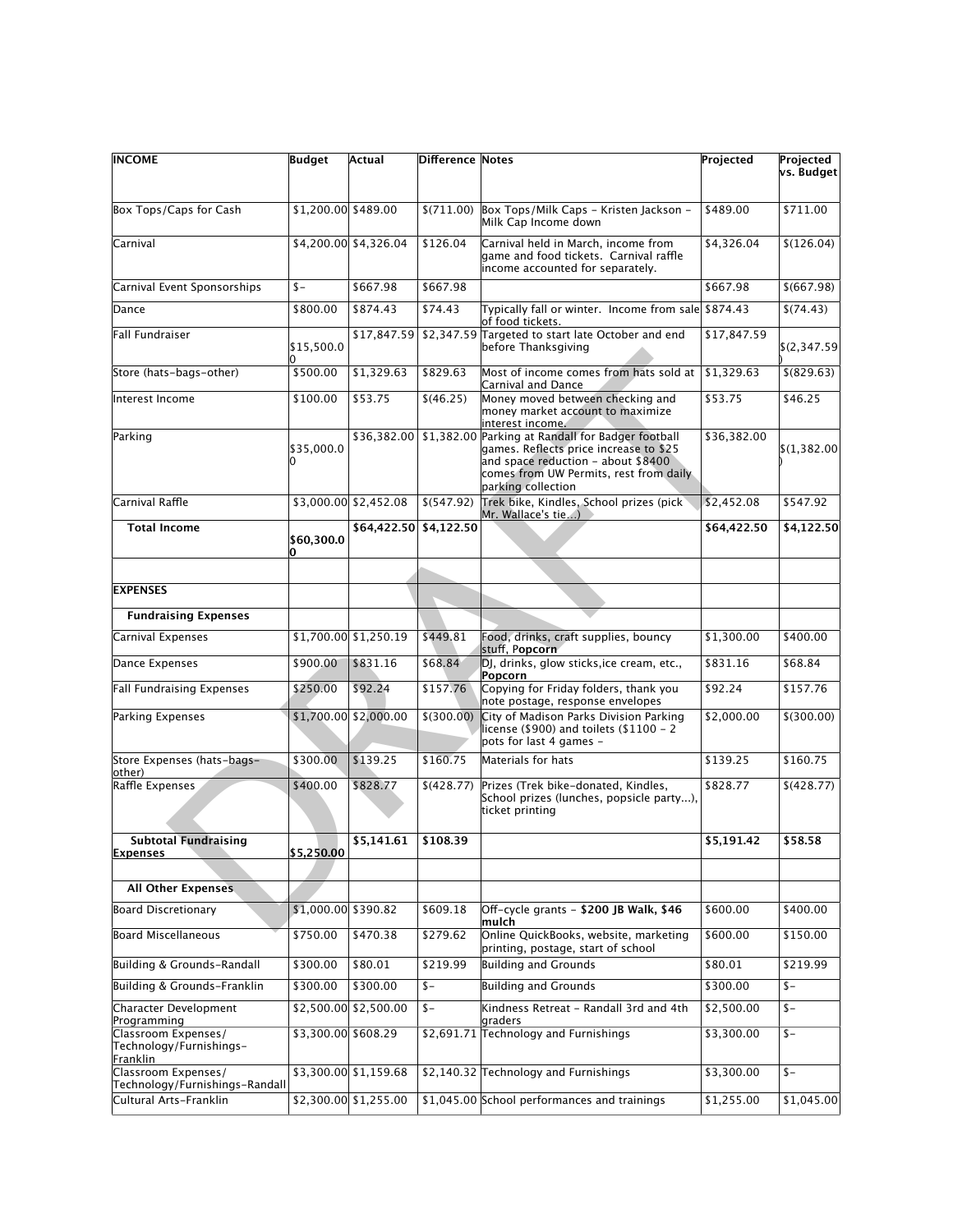| Cultural Arts-Randall                                   | \$2,300.00 \$730.00 |                       |                  | \$1,570.00 School performances and trainings                                                                                                                                                                                       | \$730.00    | \$1,570.00  |
|---------------------------------------------------------|---------------------|-----------------------|------------------|------------------------------------------------------------------------------------------------------------------------------------------------------------------------------------------------------------------------------------|-------------|-------------|
| Foundation-Annual Contribution $ \$1,000.00 \$1,000.00$ |                     |                       | $s-$             | Separate FRI fund @ Madison Community  \$1,000.00<br>Foundation - income given to schools<br>annually.                                                                                                                             |             | $s-$        |
| Foreign Language Scholarships                           |                     | \$2,500.00 \$2,306.00 | \$194.00         | \$2000 scholarships and \$500 teacher<br>stipends                                                                                                                                                                                  | \$2,306.00  | \$194.00    |
| Franklin Forest                                         | \$400.00            | $s-$                  | \$400.00         | Money to upkeep Franklin Forest                                                                                                                                                                                                    | $s -$       | \$400.00    |
| Franklin Zoo                                            | \$200.00            | \$43.41               | \$156.59         | Food/supplies for animals at Franklin                                                                                                                                                                                              | \$43.41     | \$156.59    |
| International Dinner                                    | \$500.00            | \$496.99              | \$3.01           | Typically held in March, budget includes<br>\$200 for international performances                                                                                                                                                   | \$496.99    | \$3.01      |
| Kindergarten Welcome                                    | \$300.00            | $s-$                  | \$300.00         | Marketing mailings, popsicles, coffee,<br>taxi vouchers                                                                                                                                                                            | \$300.00    | $s-$        |
| Marvelous Math Morning                                  | \$400.00            | \$265.00              | \$135.00         | Typically held in November, Math<br>education/performances                                                                                                                                                                         | \$265.00    | \$135.00    |
| Mentor Program - Franklin                               | \$350.00            | $s-$                  | \$350.00         | New programs being developed                                                                                                                                                                                                       | \$350.00    | $s-$        |
| Mentor Program - Randall                                | \$350.00            | $s-$                  | \$350.00         | New programs being developed -<br>Americore?                                                                                                                                                                                       | \$350.00    | $s-$        |
| Movie Nights                                            | \$300.00            | \$222.31              | \$77.69          | Two movie nights, popcorn                                                                                                                                                                                                          | \$222.31    | \$77.69     |
| Music-Franklin                                          | \$1,000.00 \$758.53 |                       | \$241.47         | Will be used for music classroom<br>supplies and subs for concert days                                                                                                                                                             | \$758.53    | \$241.47    |
| Music-Randall                                           | $$1,000.00$ \$75.00 |                       | \$925.00         | Will be used for music classroom<br>supplies and expenses.                                                                                                                                                                         | \$75.00     | \$925.00    |
| Newsletter Printing-Randall                             | \$1,000.00 \$496.00 |                       | \$504.00         | Xeroxing of weekly school newsletter -<br>hopefully this will reduce with online<br>edition                                                                                                                                        | \$750.00    | \$250.00    |
| Newsletter Printing-Franklin                            | $$1,000.00$ \$-     |                       |                  | \$1,000.00 Xeroxing of weekly school newsletter -<br>hopefully this will reduce with online<br>edition - Dee thinks \$500 this year and<br>\$500/yr moving forward                                                                 | \$500.00    | \$500.00    |
| PEG/Language Translation                                |                     | \$6,000.00 \$1,672.70 |                  | \$4,327.30 African American, Latino, and Hmong                                                                                                                                                                                     | \$5,000.00  | \$1,000.00  |
| Popcorn                                                 | $s-$                | \$528.00              | \$ (528.00)      | groups<br>No budget - popcorn Fridays, movie<br>night/dance                                                                                                                                                                        | \$528.00    | \$ (528.00) |
| Principals Discretionary -<br>Franklin                  | \$2,900.00 \$870.96 |                       |                  | \$2,029.04 Includes supplemental discretionary<br>spending of principal, 2nd grade party<br>(\$150), Field Trips (\$750), Scholarships<br>( \$250)                                                                                 | \$2,900.00  | $s-$        |
| Principals Discretionary-Randall                        |                     | \$3,300.00 \$2,757.45 | \$542.55         | Includes supplemental discretionary<br>spending of principal, 5th grade party<br>$($150)$ , 5th Grade Tile Project $($200)$ ,<br>Field Trips (\$750), 2nd grade Randall<br>Visit (\$200), Scholarships (\$250),<br>Popcorn (\$600) | \$3,300.00  | $s-$        |
| Randall Outdoor Classrooms                              | \$700.00            | \$389.87              | \$310.13         | Outdoor garden, native plants, bird<br>feeders on east side of Randall                                                                                                                                                             | \$389.87    | \$310.13    |
| Randall Safety Patrol                                   | \$600.00            | \$220.00              | \$380.00         | Awards for safety, party for safety patrol<br>volunteers                                                                                                                                                                           | \$500.00    | \$100.00    |
| Science Super Saturday                                  | \$400.00            | \$170.00              | \$230.00         | Typically held in March, drinks, snacks,<br>performances                                                                                                                                                                           | \$170.00    | \$230.00    |
| Staff Appreciation                                      |                     | \$3,700.00 \$1,795.87 |                  | \$1,904.13 Typically \$50 supply stipend, tokens and \$2,139.87<br>lunches - In 2012-13 Franklin will forgo<br>stipend.                                                                                                            |             | \$1,560.13  |
| <b>Student Directory</b>                                |                     | \$1,700.00 \$1,317.50 | \$382.50         | Printing of directory                                                                                                                                                                                                              | \$1,317.50  | \$382.50    |
| T-Shirts                                                |                     | \$2,000.00 \$2,609.05 | \$(609.05)       | t-shirts for incoming Franklin and<br>Randall Students. Give 1X/3years                                                                                                                                                             | \$2,609.05  | \$ (609.05) |
| <b>Subtotal Other Expenses</b>                          | \$47,650.0<br>Ю     | \$25,488.82           | \$22,161.1<br>18 |                                                                                                                                                                                                                                    | \$38,936.54 | \$8,713.46  |
| Fall 2012 Grants                                        |                     |                       |                  |                                                                                                                                                                                                                                    |             |             |
| <b>Responsive Classrooms</b>                            | \$1,124.00 \$685.82 |                       | \$438.18         |                                                                                                                                                                                                                                    | \$1,124.00  | $s-$        |
| <b>Resources</b><br><b>Presentation Station</b>         |                     | \$1,643.00 \$1,600.99 | \$42.01          |                                                                                                                                                                                                                                    | \$1,600.99  | \$42.01     |
| Rm 210 Classroom Library                                | \$283.00            | \$116.55              | \$166.45         |                                                                                                                                                                                                                                    | \$283.00    | \$-         |
| Individual Disc Player-student                          | \$300.00            | \$292.60              | \$7.40           |                                                                                                                                                                                                                                    | \$292.60    | \$7.40      |
| Scientific Aqua Squad: Bugs &<br>Plants                 | \$200.00            | \$200.00              | $$ -$            |                                                                                                                                                                                                                                    | \$200.00    | $$ -$       |
| Franklin Tree Bench                                     | \$100.00            | $s-$                  | \$100.00         |                                                                                                                                                                                                                                    | \$100.00    | $$ -$       |